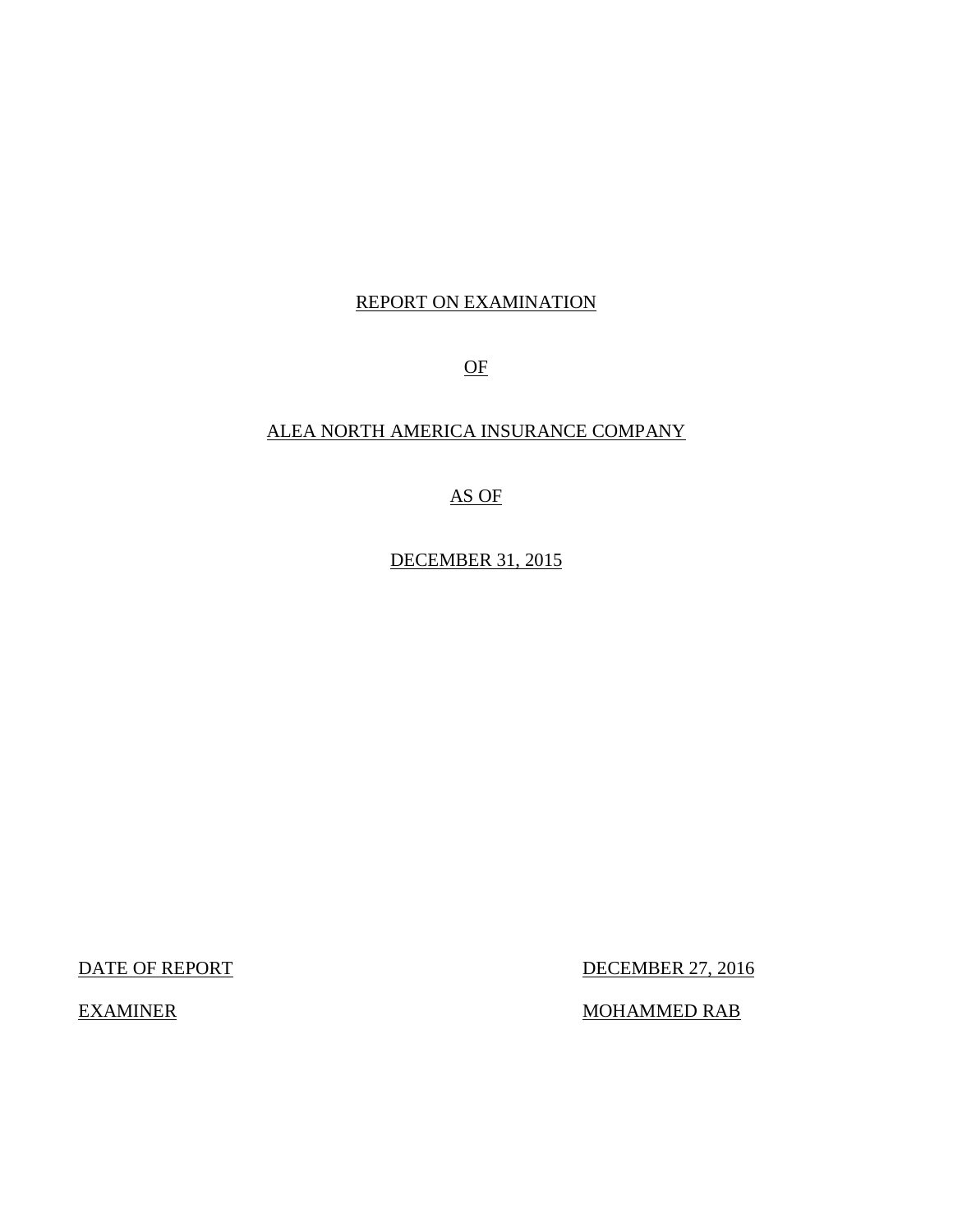## TABLE OF CONTENTS

## ITEM NO. PAGE NO.

|    | Scope of Examination                                                                                                                  | $\overline{2}$    |
|----|---------------------------------------------------------------------------------------------------------------------------------------|-------------------|
| 2. | Description of Company                                                                                                                | 3                 |
|    | A. Management<br>B. Territory and plan of operation<br>C. Reinsurance<br>D. Holding company system<br>E. Significant operating ratios | 4<br>6<br>8<br>10 |
| 3. | <b>Financial Statements</b>                                                                                                           | 11                |
|    | A. Balance sheet<br>B. Statement of income<br>C. Capital and surplus                                                                  | 11<br>13<br>14    |
| 4. | Losses and loss adjustment expenses                                                                                                   | 14                |
| 5. | Compliance with prior report on examination                                                                                           | 15                |
| 6. | Summary of comments and recommendations                                                                                               | 15                |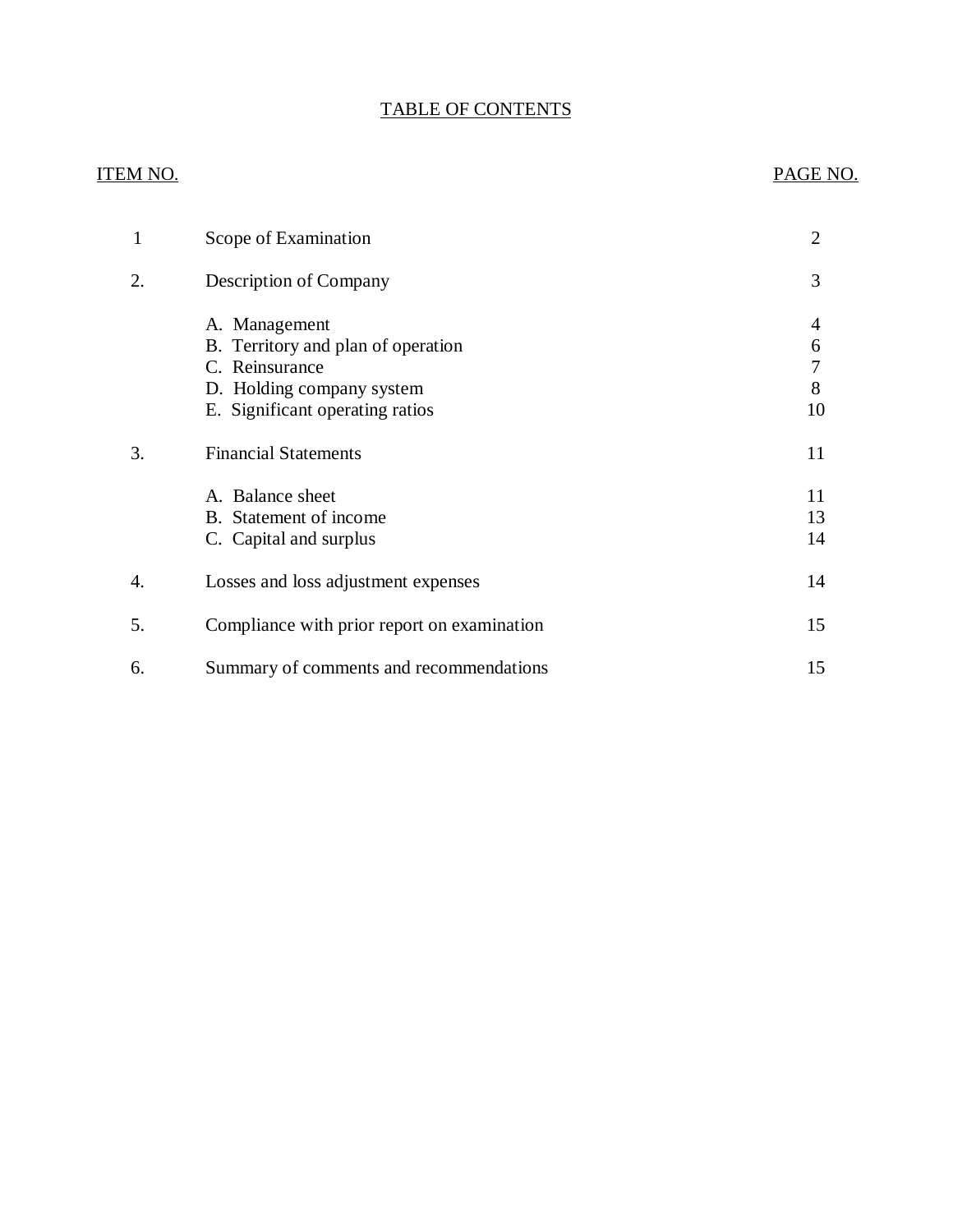

## NEW YORK STATE *DEPARTMENTof*  FINANCIAL SERVICES

Andrew M. Cuomo **Maria T. Vullo** Maria T. Vullo Governor Superintendent Superintendent Superintendent Superintendent Superintendent Superintendent Superintendent

December 27, 2016

Honorable Maria T. Vullo Superintendent New York State Department of Financial Services Albany, New York 12257

Madam:

Pursuant to the requirements of the New York Insurance Law, and in compliance with the instructions contained in Appointment 31420, dated January 29, 2016, attached hereto, I have made an examination into the condition and affairs of Alea North America Insurance Company as of December 31, 2015, and submit the following report thereon.

Wherever the designation "the Company" appears herein without qualification, it should be understood to indicate Alea North America Insurance Company.

Wherever the term "Department" appears herein without qualification, it should be understood to mean the New York State Department of Financial Services.

The examination was conducted at the Company's administrative office located at 5 Batterson Park Road, Farmington, CT 06032.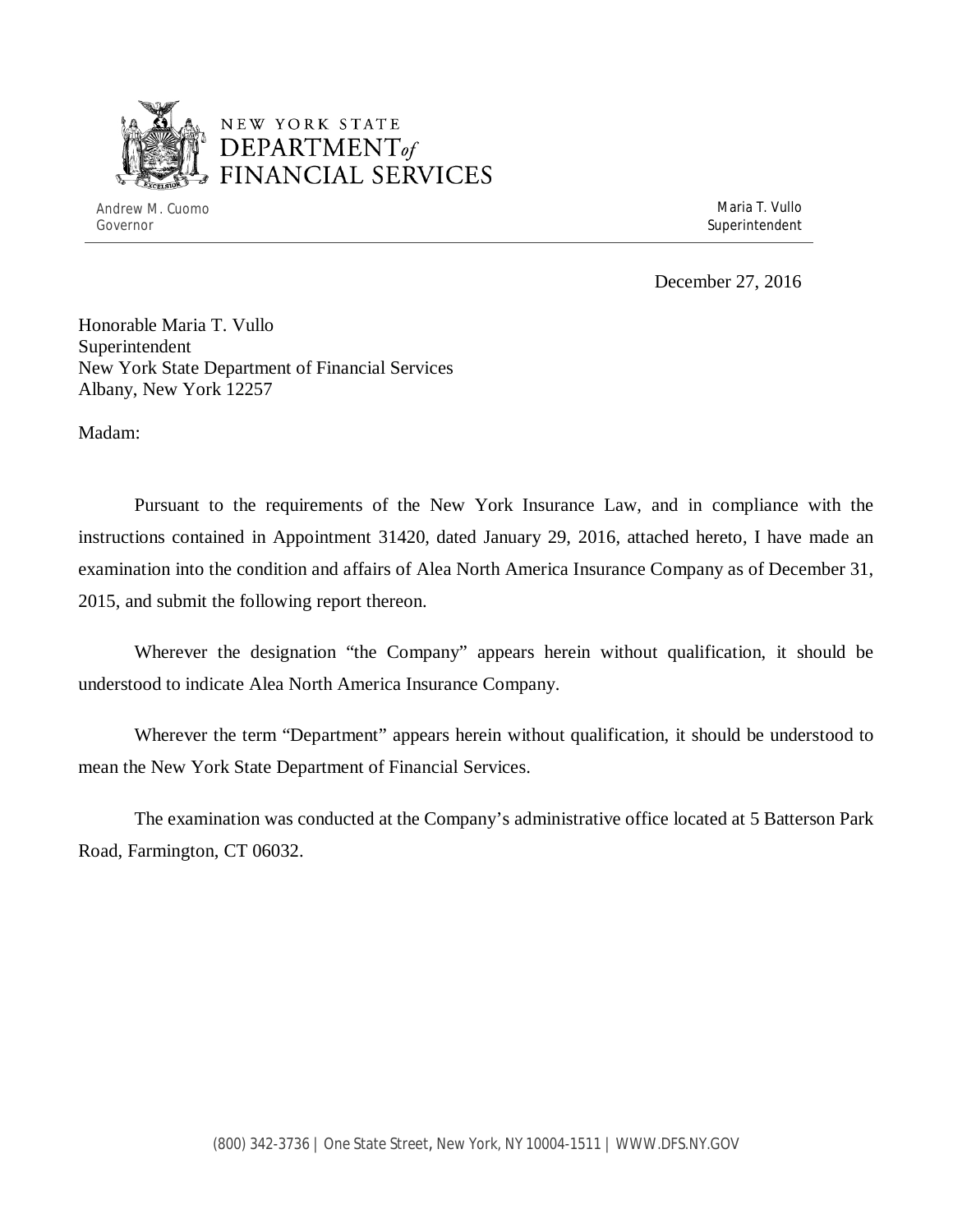#### 1. SCOPE OF EXAMINATION

<span id="page-3-0"></span>The Department has participated in a coordinated group examination of the Company, a multi-state insurer. The previous examination was conducted as of December 31, 2011. This examination covered the four-year period from January 1, 2012 through December 31, 2015. Transactions occurring subsequent to this period were reviewed where deemed appropriate by the examiner.

The examination was conducted in conjunction with the state of Connecticut, which examined SPARTA Insurance Company. The companies operate under common management and the systems and practices of conducting business are integrated except for the actuarial and the claims function.

This examination was conducted in accordance with the National Association of Insurance Commissioners ("NAIC") Financial Condition Examiners Handbook ("Handbook"), which requires that we plan and perform the examination to evaluate the financial condition and identify prospective risks of the Company by obtaining information about the Company including corporate governance, identifying and assessing inherent risks within the Company and evaluating system controls and procedures used to mitigate those risks. This examination also includes assessing the principles used and significant estimates made by management, as well as evaluating the overall financial statement presentation, management's compliance with Statutory Accounting Principles and annual statement instructions when applicable to domestic state regulations.

All financially significant accounts and activities of the Company were considered in accordance with the risk-focused examination process. This examination also included a review and evaluation of the Company's own control environment assessment. The examiners also relied upon audit work performed by the Company's independent public accountants where deemed appropriate.

This examination report includes a summary of significant findings for the following items as called for in the Handbook:

> Company history Corporate records Management and control Fidelity bonds and other insurance Territory and plan of operation Loss experience Reinsurance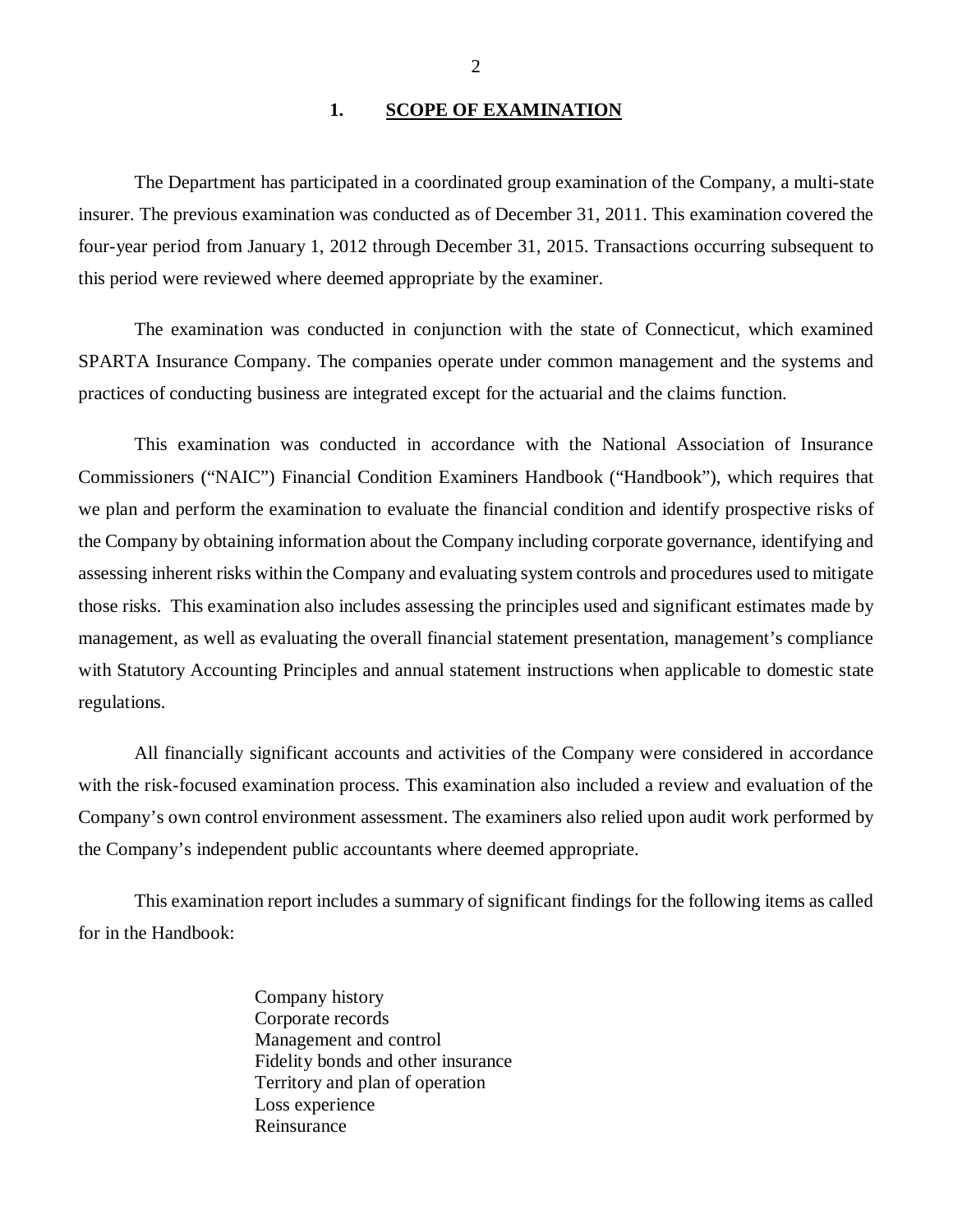Accounts and records Financial statements Summary of recommendations

<span id="page-4-0"></span>A review was also made to ascertain what actions were taken by the Company with regards to comments and recommendations contained in the prior report on examination.

This report on examination is confined to financial statements and comments on those matters that involve departures from laws, regulations, rules, or that are deemed to require explanation or description.

#### **2. DESCRIPTION OF COMPANY**

The Company was formed under the name of Metropolitan Fire Reinsurance Company in 1932 as a result of the merger of the Fire Reassurance Company of New York and the Metropolitan Fire Insurance Company of New York. It became licensed on June 30, 1932, and commenced business on the same day. In 1946, the Company changed its name to Metropolitan Fire Assurance Company and in 1980 it changed its name to American Independent Reinsurance Company.

In 1989, the Company was acquired by Great American Insurance Company and in 1992 it changed its name to Seven Hills Insurance Company.

On July 2, 2001, the Company was acquired by Alea Holdings US Company ("Alea Holdings"), a Delaware holding company. The Company adopted its current title effective August, 2001.

In the Fall of 2005, both Standard and Poor's and A.M. Best took rating actions with respect to the Alea Group and its member companies, including Alea North America Insurance Company. As a consequence, the Alea Group announced its transition into run-off, citing principally its inability to attract a suitable volume and quality of business following the rating agency downgrades in the latter part of 2005. The Company withdrew from the U.S. casualty reinsurance business in November 2005. It also placed its direct (primary) insurance operation (Alternative Risk Division) into run-off in November 2005.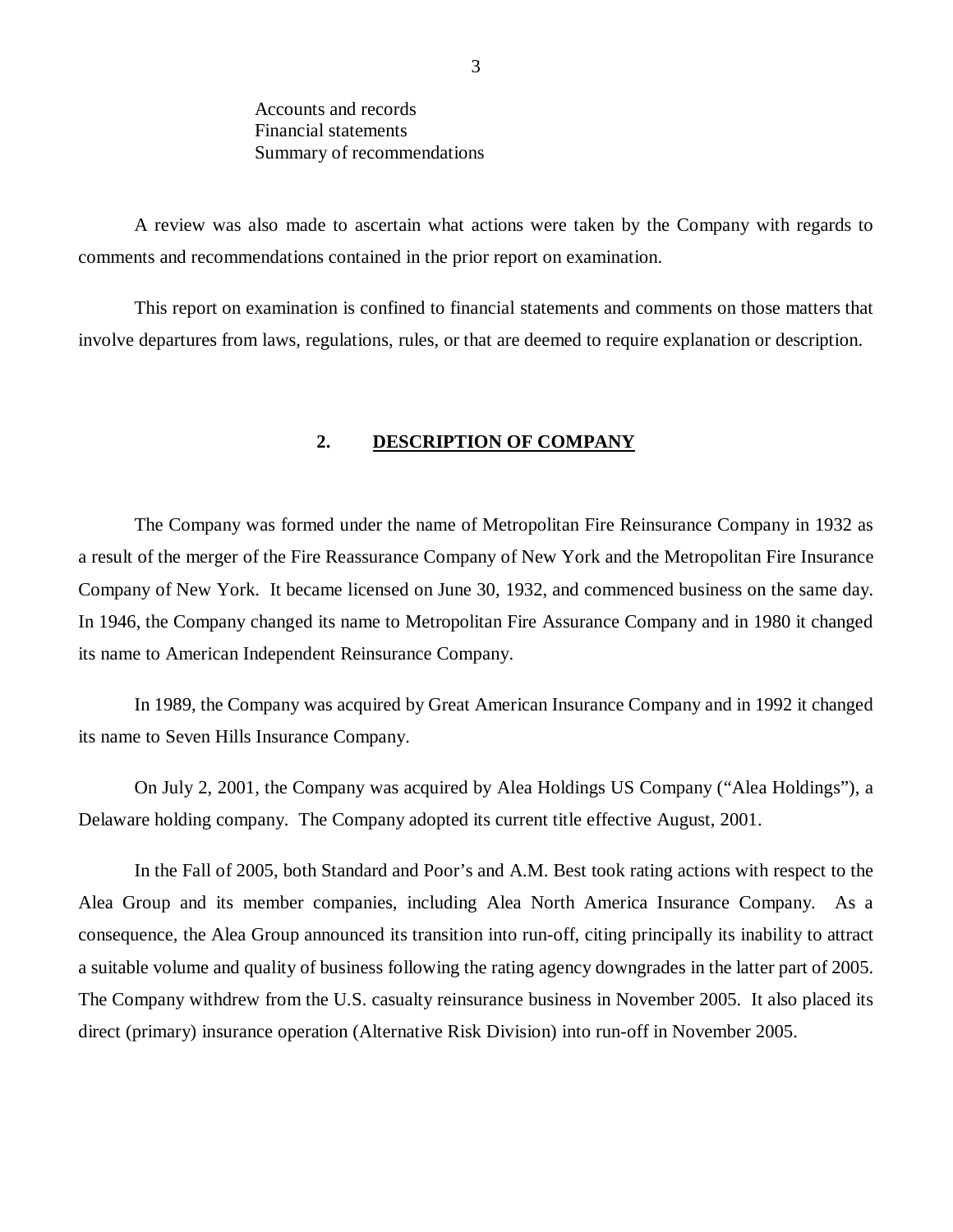On May 18, 2011, FIN Acquisition Limited, a new intermediate holding company acquired all the issued and outstanding stocks of Alea Group Holdings (Bermuda) Ltd., the Company's ultimate holding company.

On March 19, 2014, the Department approved the transaction between FIN Acquisition Limited and Catalina Bulldog Merger Limited and Catalina Holdings (Bermuda) Limited ("Catalina") by which Catalina purchased all of the shares of Alea Group Holdings (Bermuda) Ltd., the ultimate parent of the Company. This transaction closed on March 28, 2014. As a result, the ultimate parent of the Company is now Catalina Holdings (Bermuda) Limited.

Capital paid in is \$4,880,012 consisting of 36,418 shares of \$134 par value per share common stock. Gross paid in and contributed surplus is \$122,883,077. On August 30, 2012, the Company redeemed 6,193 shares of its capital stock from its parent and sole shareholder, Alea Holdings US Company, at a total cost of \$20,001,904, or \$[3,229.76](http:3,229.76) per share. Also, on August 13, 2015, the Company repurchased 9,333 shares of its capital stock from its parent and sole shareholder, Alea Holdings US Company, at a total cost of \$20,001,459, or \$[2,143.09](http:2,143.09) per share. Gross paid in and contributed surplus and capital paid in decreased by \$37,922,879 during the examination period, as follows:

| Description       | Gross paid in and   | <b>Common Capital</b> |
|-------------------|---------------------|-----------------------|
|                   | contributed surplus | <b>Stock</b>          |
| Beginning balance | \$160,805,956       | \$6,960,496           |
| Stock redemption  | (19, 172, 042)      | (829, 862)            |
| Stock redemption  | (18,750,837)        | (1,250,622)           |
| Ending balance    | \$122,883,077       | \$4,880,012           |
|                   |                     |                       |

#### A. Management

Pursuant to the Company's charter and by-laws, management of the Company is vested in a board of directors consisting of not less than seven nor more than thirteen members. At December 31, 2015, the board of directors was comprised of the following seven members:

| Name and Residence      | <b>Principal Business Affiliation</b> |
|-------------------------|---------------------------------------|
| Martha Graeme Bannerman | General Counsel.                      |
| Greenwich, CT           | <b>Quanta Indemnity Company</b>       |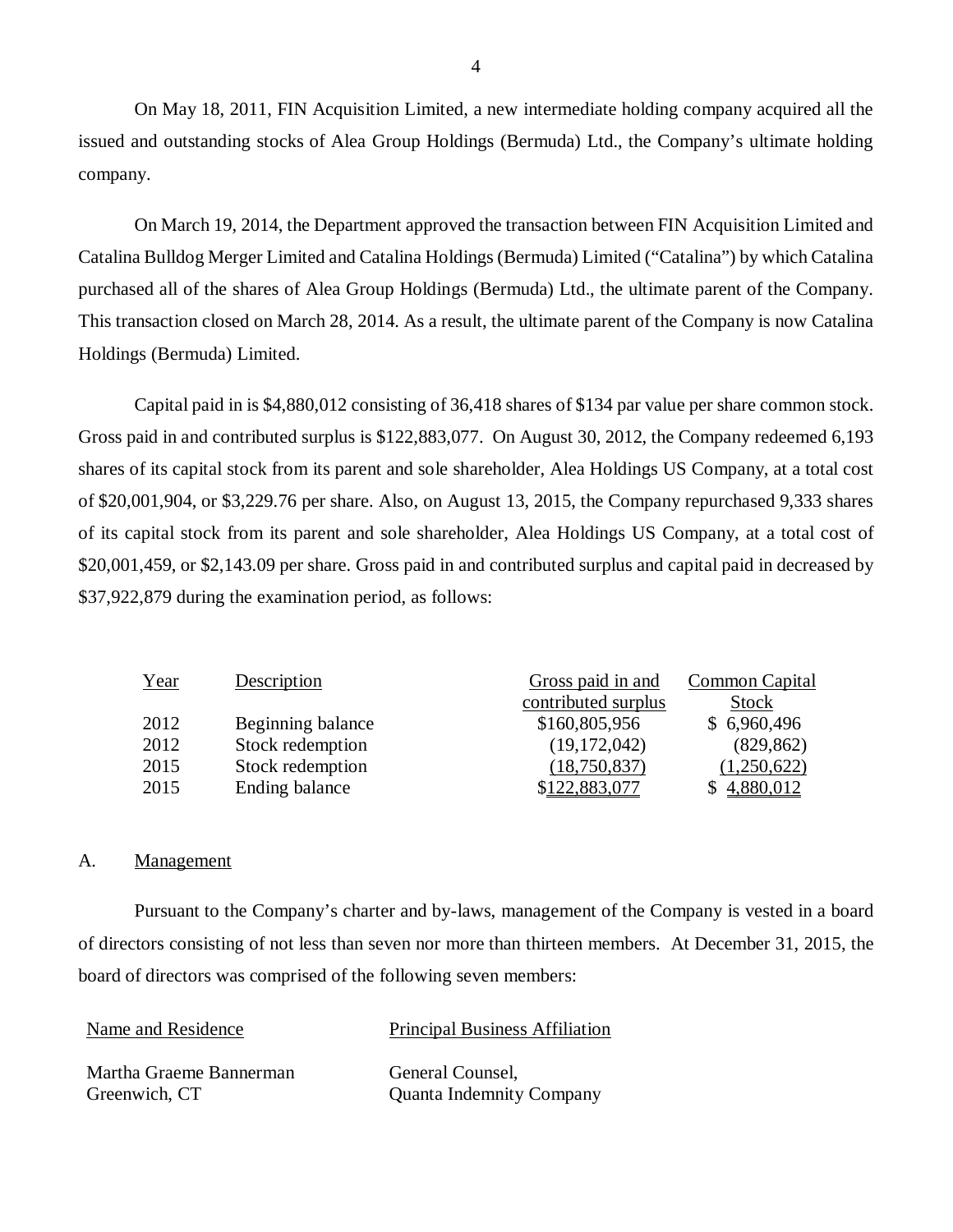| Name and Residence                         | <b>Principal Business Affiliation</b>                                                                       |
|--------------------------------------------|-------------------------------------------------------------------------------------------------------------|
| Susan Stonehill Claflin<br>East Haddam, CT | General Counsel,<br>Alea North America Company, SPARTA Insurance<br>Company and Danielson Insurance Company |
| Christopher John Fleming                   | Chief Financial Officer,                                                                                    |
| Berkhamsted, UK                            | Catalina Holdings (Bermuda) Limited                                                                         |
| <b>Gerald Sidney Haase</b>                 | Chief Operating Officer,                                                                                    |
| New York, NY                               | Alea North America Insurance Company                                                                        |
| Peter Durwood Johnson                      | Chief Operating Officer,                                                                                    |
| Highlands, NJ                              | Catalina Holdings (Bermuda) Limited                                                                         |
| Keith Andrew Lyon                          | General Counsel,                                                                                            |
| Melbourne, UK                              | Catalina Holdings (Bermuda) Limited                                                                         |
| Dawne Ellen Ware                           | President,                                                                                                  |
| Farmington, CT                             | Catalina US Insurance Services LLC                                                                          |

A review of the minutes of the board of directors' meetings held during the examination period indicated that the meetings were generally well attended and each board member had an acceptable record of attendance.

As of December 31, 2015, the principal officers of the Company were as follows:

| Name                              | Title                                                |
|-----------------------------------|------------------------------------------------------|
| Dawne Ellen Ware                  | President and Chief Executive Officer                |
| Susan Stonehill Claflin           | Senior Vice President, General Counsel and Secretary |
| <b>Tracey Ann Price</b>           | Senior Vice President and Chief Financial Officer    |
| Duncan Campbell McBeath Treasurer |                                                      |

5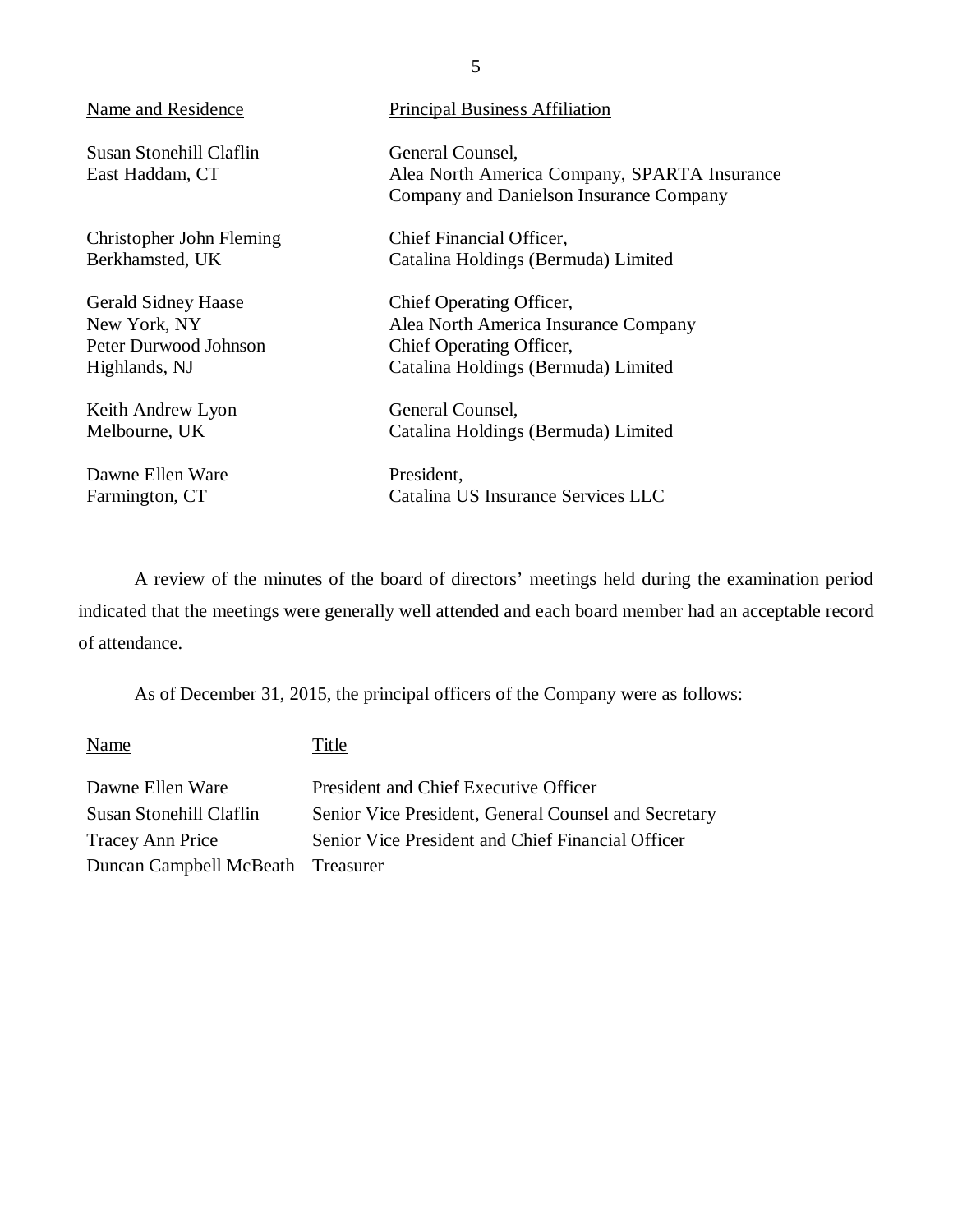#### <span id="page-7-0"></span>B. Territory and Plan of Operation

As of December 31, 2015, the Company was licensed to write business in all fifty states and the District of Columbia.

As of the examination date, the Company was authorized to transact the kinds of insurance as defined in the following numbered paragraphs of Section 1113(a) of the New York Insurance Law:

| P <u>aragraph</u> | Line of Business                               |
|-------------------|------------------------------------------------|
| 3                 | Accident & health                              |
| 4                 | Fire                                           |
| 5                 | Miscellaneous property                         |
| 6                 | Water damage                                   |
| 7                 | Burglary and theft                             |
| 8                 | Glass                                          |
| 9                 | Boiler and machinery                           |
| 10                | Elevator                                       |
| 11                | Animal                                         |
| 12                | Collision                                      |
| 13                | Personal injury liability                      |
| 14                | Property damage liability                      |
| 15                | Workers' compensation and employers' liability |
| 16                | Fidelity and surety                            |
| 17                | Credit                                         |
| 19                | Motor vehicle and aircraft physical damage     |
| 20                | Marine and inland marine                       |
|                   |                                                |

21 Marine protection and indemnity

Based on the lines of business for which the Company is licensed and the Company's current capital structure, and pursuant to the requirements of Articles 13 and 41 of the New York Insurance Law, the Company is required to maintain a minimum surplus to policyholders in the amount of \$2,200,000.

Prior to placing itself in run-off the majority of the Company's direct premium writings consisted primarily of the following lines of business: workers' compensation, commercial multi-peril and commercial auto liability. Management of the Company's run-off business is performed by numerous thirdparty administrators ("TPAs") and Alea personnel. The Company continually evaluates consolidating TPAs, where appropriate, in order to improve claims management efficiency.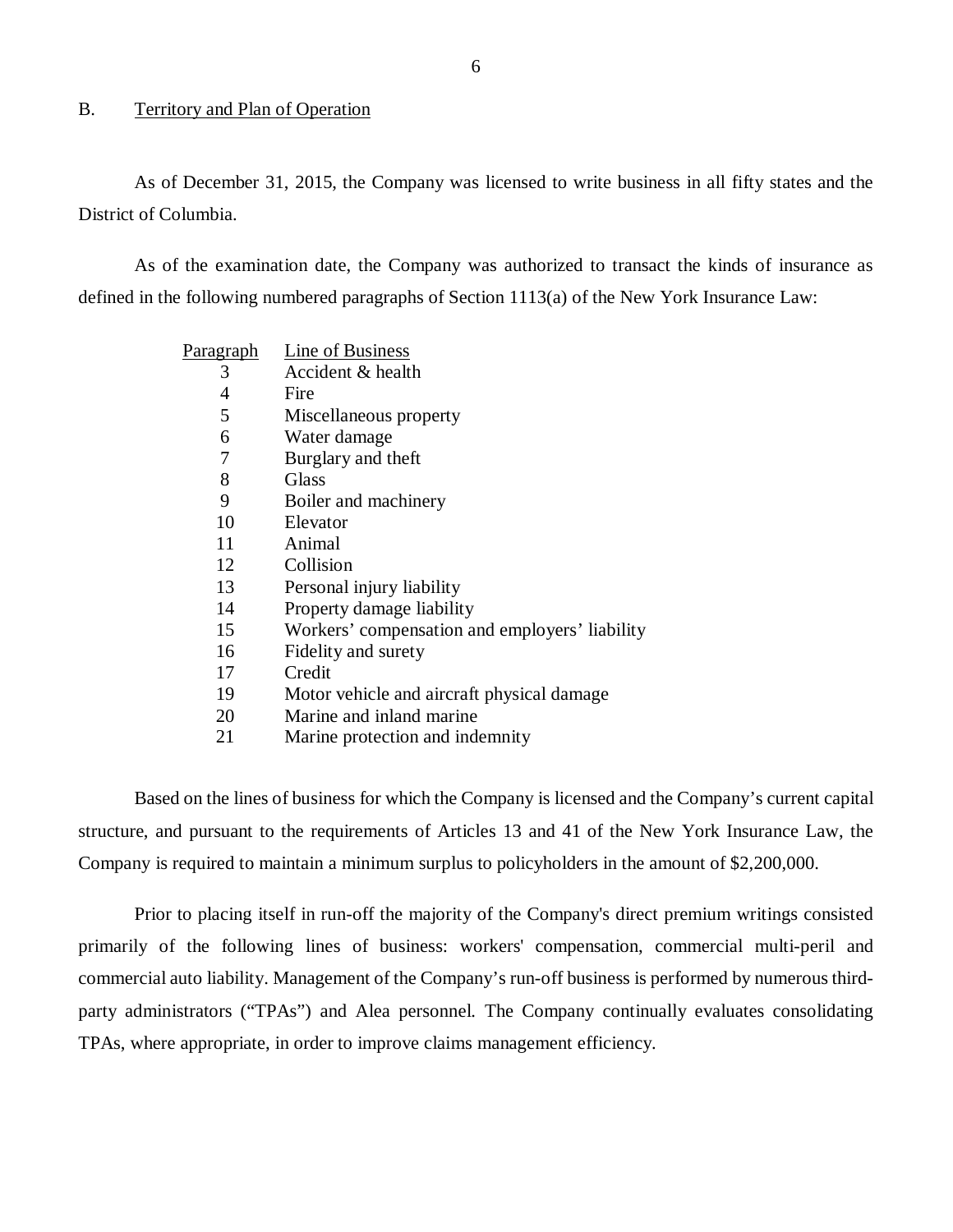#### <span id="page-8-0"></span>C. Reinsurance

#### Assumed

The Company has been in run-off since late 2005. When the Company was active, its assumed reinsurance program consisted mainly of casualty coverage assumed on quota share and excess of loss basis pursuant to the terms of facultative and treaty agreements with both authorized and unauthorized cedants. Additionally, the Company participated in various mandated pools. The Company utilizes reinsurance accounting as defined in the NAIC Accounting Practices and Procedures Manual, Statements of Statutory Accounting Principles ("SSAP") No. 62 for all of its assumed reinsurance business.

#### Ceded

As of December 31, 2015, the Company reported \$48,904,000 in total reinsurance recoverables. The vast majority (80%) of recoverables are due from an affiliate, Catalina General Insurance Ltd. (Bermuda) ("Catalina"), formerly known as Alea Bermuda, Ltd. ("Alea Bermuda"). The Company participated in a flexible quota share agreement with Alea Bermuda pursuant to which the Company ceded 70% of its net exposure. As of December 31, 2015 the Company reported \$39,268,000 in total recoverables from Catalina, an affiliated unauthorized reinsurer, all of which is fully collateralized. The remaining recoverables are due from both authorized and unauthorized reinsurers. The Company reported \$8,190,000 in total recoverables due from authorized reinsurers and \$1,446,000 from various unauthorized reinsurers.

Reinsurance agreements with affiliates were reviewed for compliance with Article 15 of the New York Insurance Law. It is noted that all affiliated reinsurance agreements were filed with the Department pursuant to the provisions of Section 1505(d)(2) of the New York Insurance Law.

It is the Company's policy to obtain the appropriate collateral for its cessions to unauthorized reinsurers. Letters of credit and trust accounts obtained by the Company to take credit for cessions to unauthorized reinsurers were reviewed for compliance with Department Regulations 133 and 114, respectively.

All significant ceded reinsurance agreements had been reviewed and found to contain the required clauses, including an insolvency clause meeting the requirements of Section 1308 of the New York Insurance Law.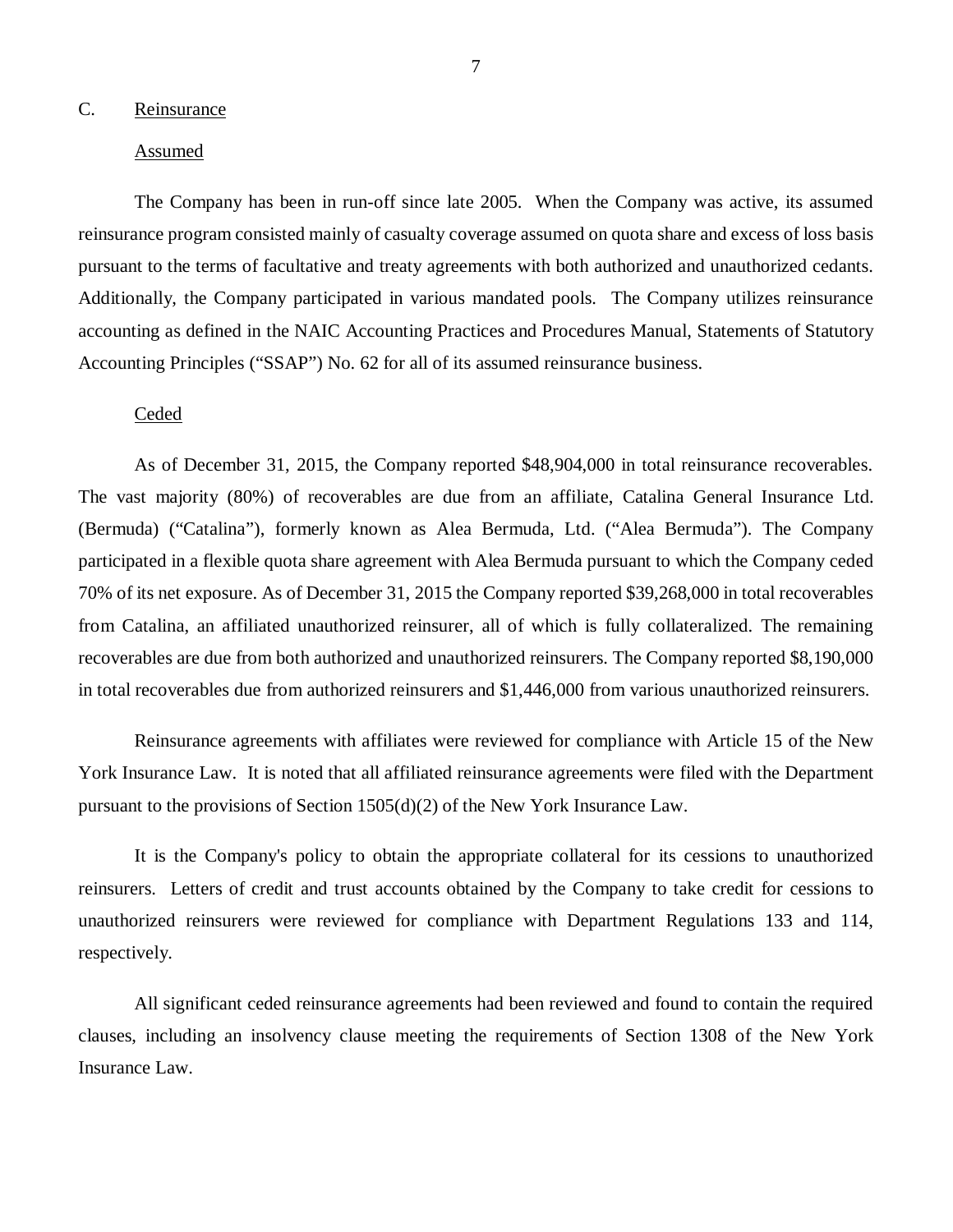<span id="page-9-0"></span>The examination review found that the Schedule F data reported by the Company in its filed annual statement accurately reflected its reinsurance transactions. Additionally, management has represented that all material ceded reinsurance agreements transfer both underwriting and timing risk as set forth in SSAP No. 62. Representations were supported by an attestation from the Company's Chief Executive Officer and Chief Financial Officer pursuant to the NAIC Annual Statement Instructions. Additionally, examination review indicated that the Company was not a party to any finite reinsurance agreements. All ceded reinsurance agreements were accounted for utilizing reinsurance accounting as set forth in SSAP No. 62.

During the period covered by this examination, the Company commuted various reinsurance agreements where it is was a ceding/assuming reinsurer. These commutations did not result in a material change in the Company's surplus.

#### D. Holding Company System

The Company is a wholly-owned subsidiary of Alea Holdings US Company ("Alea Holdings"), a Delaware corporation. At December 31, 2015 Alea Holdings was 100% owned by FIN Acquisition LLC, an intermediate holding company, which is ultimately owned by Catalina Holdings (Bermuda) Ltd.

A review of the Holding Company Registration Statements filed with this Department indicated that such filings were complete and were filed in a timely manner pursuant to Article 15 of the New York Insurance Law and Department Regulation 52.

The following is a chart of the holding company system at December 31, 2015: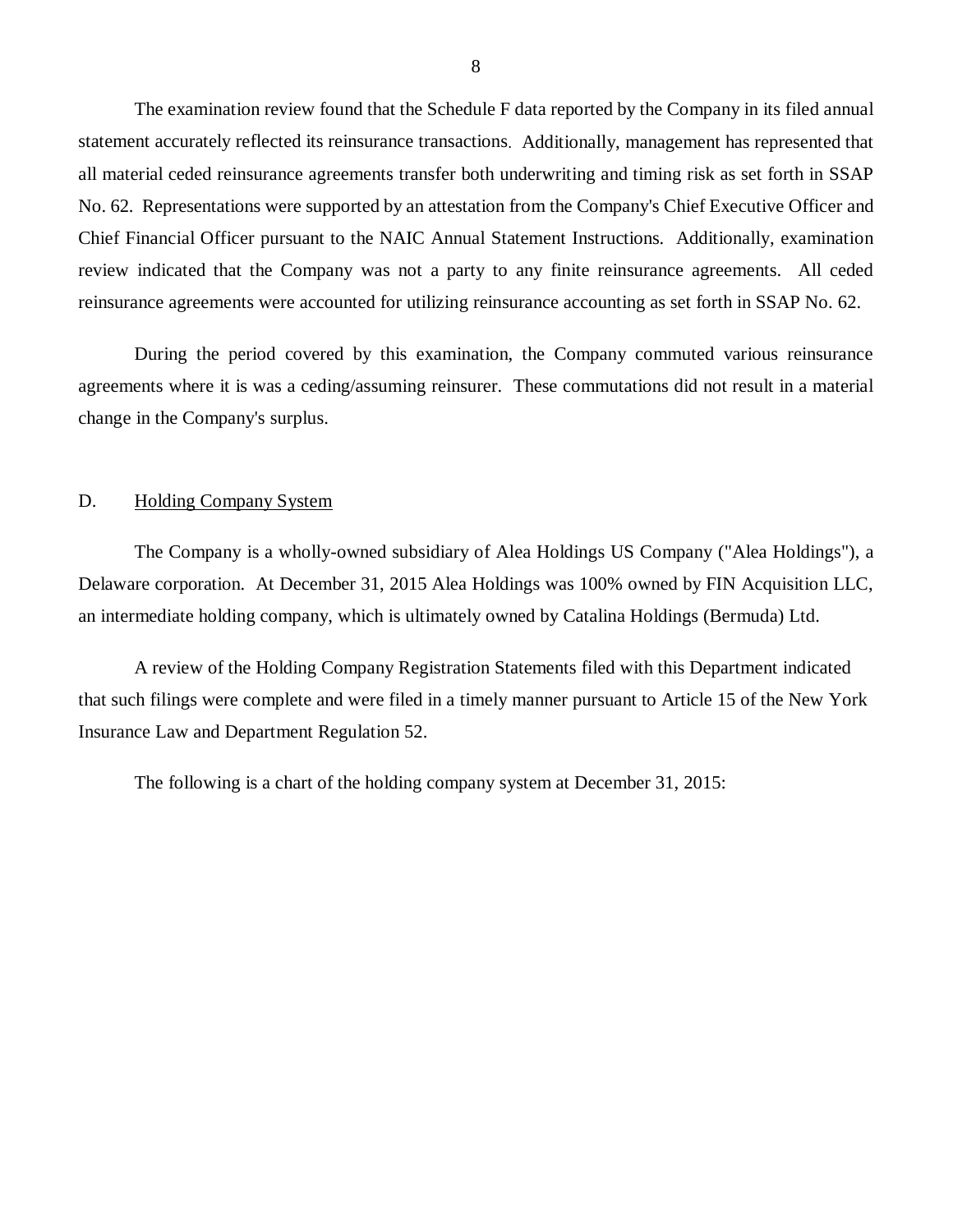

At December 31, 2015, the Company was party to the following agreements with other members of its holding company system:

#### 1. First Amended Administrative Services Agreement

Effective March 11, 2015, the Company entered into an administrative services agreement with Alea Holdings US Company ("Alea Holdings") and its affiliates. Pursuant to the terms of the agreement, Alea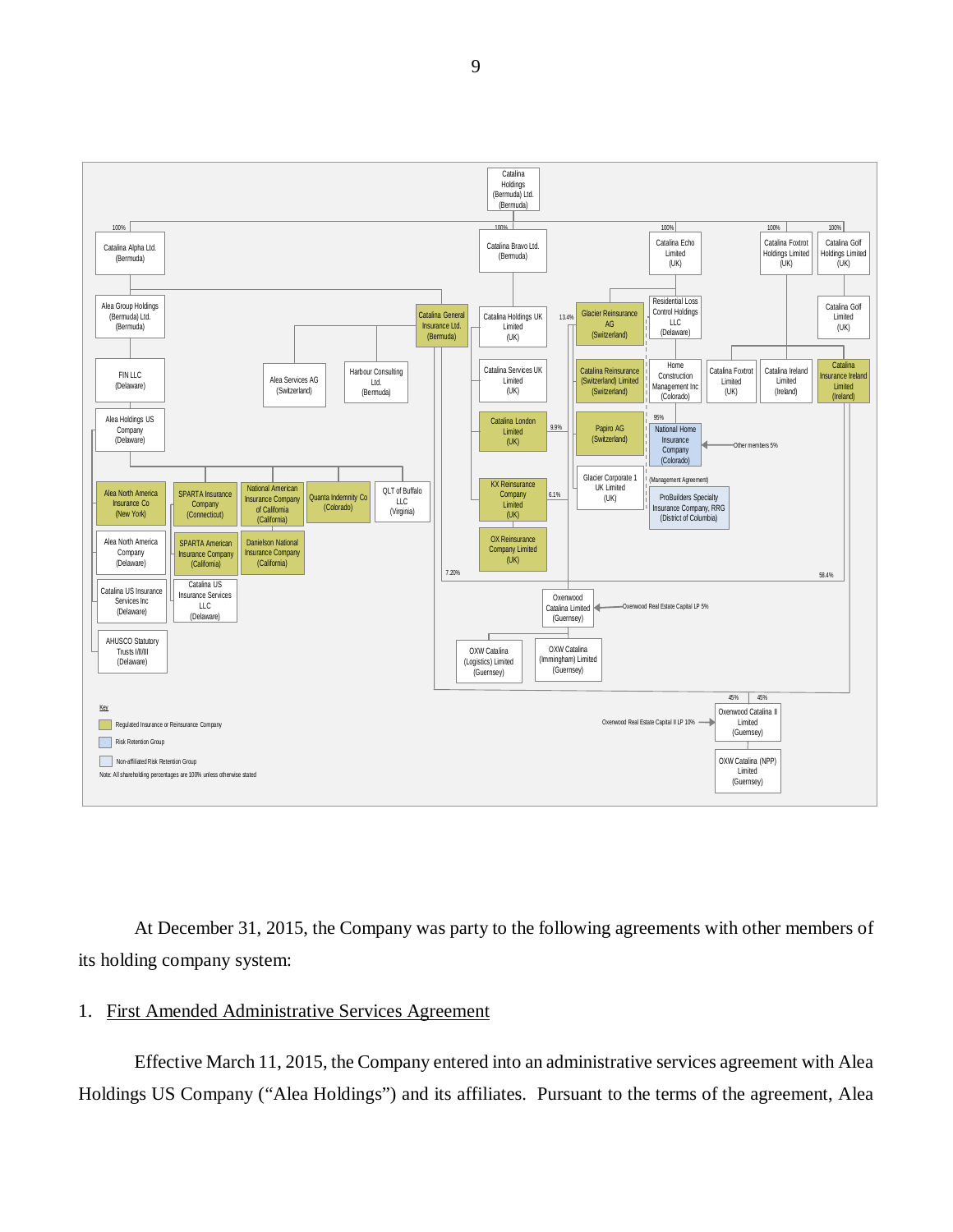<span id="page-11-0"></span>Holdings agreed to provide various management and administrative services to the Company. This agreement was filed with this Department pursuant to Section 1505 of the New York Insurance Law.

#### 2. Tax Allocation Agreement

Effective November 14, 2015, the Company entered into a tax allocation agreement with Alea Holdings US Company, and its affiliates. Pursuant to the agreement, the Company shall be included in the consolidated federal income tax return of the Group. The tax liability or refund under the agreement represents the amount the Company would pay or receive if it had filed a separate return with the Internal Revenue Service.

This agreement was non-disapproved by the Department pursuant to the provisions of Section 1505(d) of the New York Insurance Law.

#### E. Significant Operating Ratios

The following ratio has been computed as of December 31, 2015, based upon the results of this examination:

Adjusted liabilities to liquid assets (cash and invested assets less 22% investment in affiliates)

The Company is in run-off status; therefore, the IRIS ratios related to premiums do not provide any relevant information and were not presented. The adjusted liabilities to liquid assets IRIS ratio falls within the benchmark range set forth in the Insurance Regulatory Information System of the National Association of Insurance Commissioners.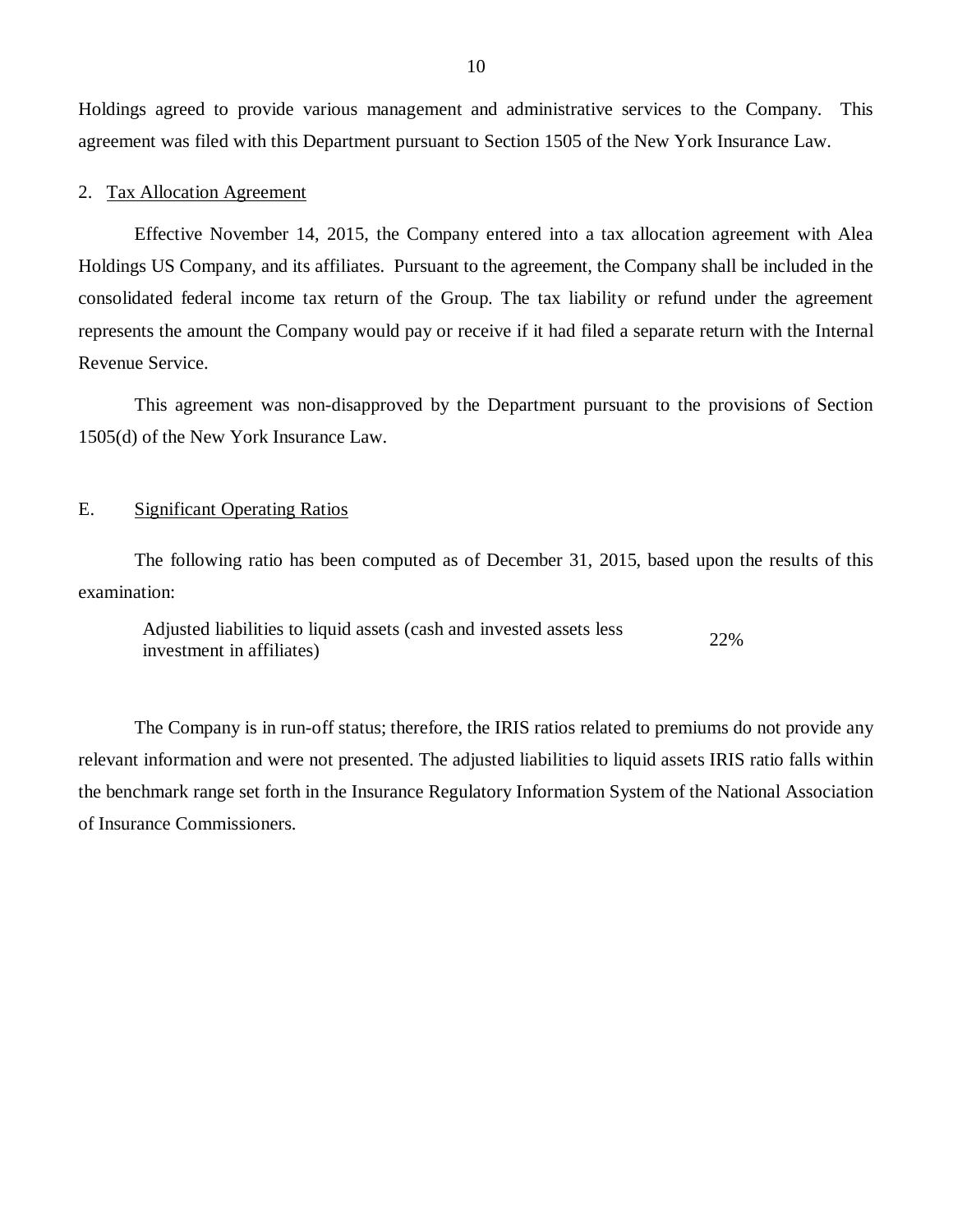## **3. FINANCIAL STATEMENTS**

## A. Balance Sheet

The following shows the assets, liabilities and surplus as regards policyholders as of December 31, 2015 as reported by the Company:

|                                                            |               |            | <b>Net</b>   |
|------------------------------------------------------------|---------------|------------|--------------|
|                                                            |               | Assets Not | Admitted     |
| Assets                                                     | Assets        | Admitted   | Assets       |
|                                                            |               |            |              |
| <b>Bonds</b>                                               | \$70,185,688  |            | \$70,185,688 |
| Common stocks                                              | 10,656,253    |            | 10,656,253   |
| Cash, cash equivalents and short-term investments          | 8,033,073     |            | 8,033,073    |
| Other invested assets                                      | 8,999,847     |            | 8,999,847    |
| Investment income due and accrued                          | 544,741       |            | 544,741      |
| Uncollected premiums and agents' balances in the course of |               |            |              |
| collection                                                 | 79,061        | \$79,061   |              |
| Amounts recoverable from reinsurers                        | 1,123,850     |            | 1,123,850    |
| Funds held by or deposited with reinsured companies        | 18,000        |            | 18,000       |
| Electronic data processing equipment and software          | 10,611        | 10,611     |              |
| Equities and deposits in pools associations                | 40,149        |            | 40,149       |
| Cash advances to third party administrators                | 405,125       | 405,125    |              |
| Prepaid expense                                            | 17,804        | 17,804     |              |
|                                                            |               |            |              |
| Total assets                                               | \$100,114,202 | \$512,601  | \$99,601,601 |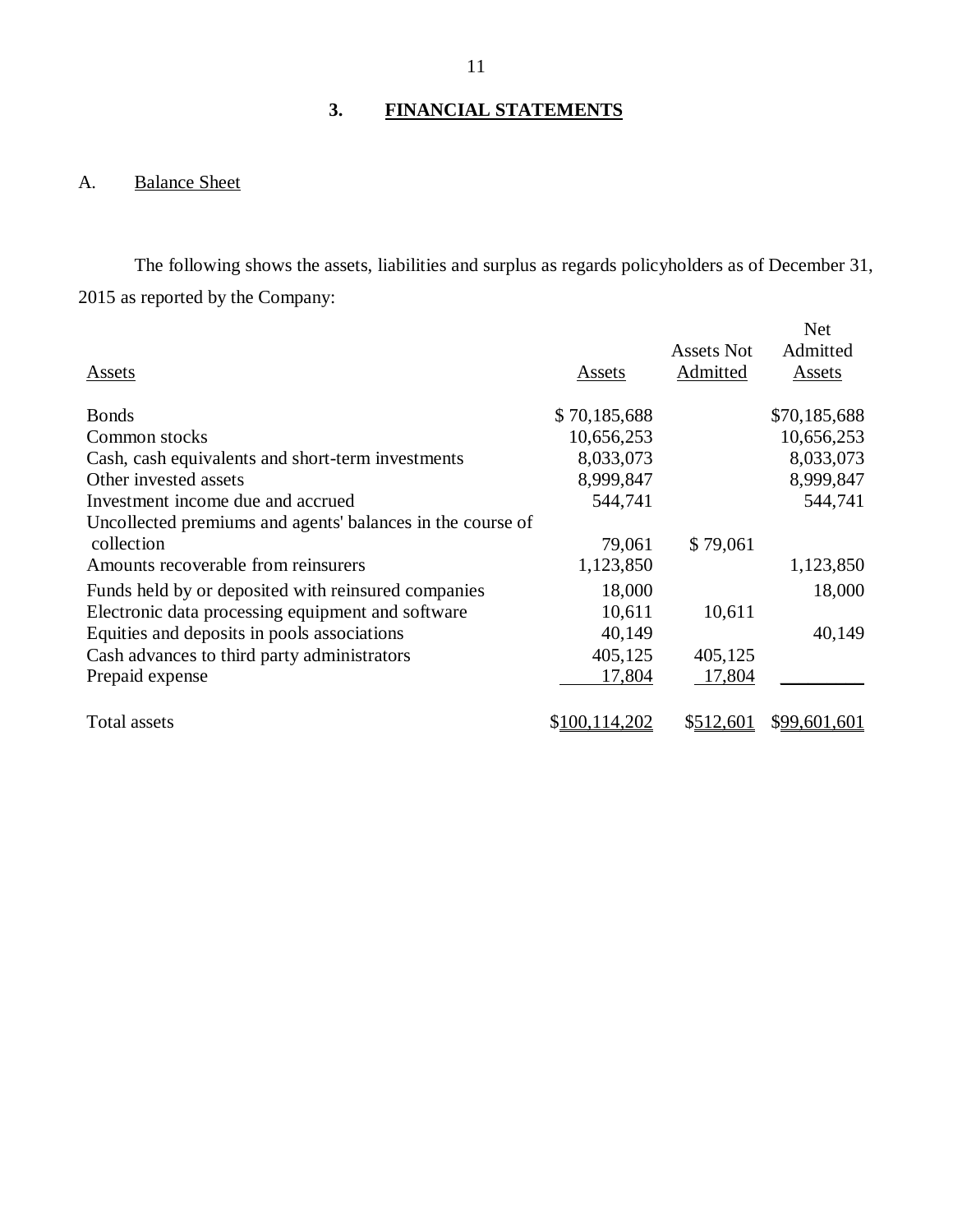### Liabilities, Surplus and Other Funds

| Liabilities                                                           |                |              |
|-----------------------------------------------------------------------|----------------|--------------|
| Losses and loss adjustment expenses                                   |                | \$15,557,176 |
| Reinsurance payable on paid losses and loss adjustment expenses       |                | 703,982      |
| Commissions payable, contingent commissions and                       |                |              |
| other similar charges                                                 |                | 642,974      |
| Other expenses (excluding taxes, licenses and fees)                   |                | 400,385      |
| Taxes, licenses and fees (excluding federal and foreign income taxes) |                | 331,573      |
| Ceded reinsurance premiums payable (net of ceding commissions)        |                | 552          |
| Funds held by company under reinsurance treaties                      |                | 1,364,716    |
| Amounts withheld or retained by company for account of others         |                | 258,577      |
| Provision for reinsurance                                             |                | 192,027      |
| Payable to parent, subsidiaries and affiliates                        |                | 197,758      |
| Payable for securities                                                |                | 250,000      |
| Retroactive reinsurance reserves                                      |                | (5,955)      |
| <b>Total liabilities</b>                                              |                | \$19,893,765 |
| <b>Surplus and Other Funds</b>                                        |                |              |
| Common capital stock                                                  | \$4,880,012    |              |
| Gross paid in and contributed surplus                                 | 122,883,077    |              |
| Unassigned funds (surplus)                                            | (48, 055, 253) |              |
| Surplus as regards policyholders                                      |                | 79,707,836   |
| Total liabilities, surplus and other funds                            |                | \$99,601,601 |

Note: The Internal Revenue Service has not audited tax returns covering tax years 2012 through 2015. The examiner is unaware of any potential exposure of the Company to any tax assessment and no liability has been established herein relative to such contingency.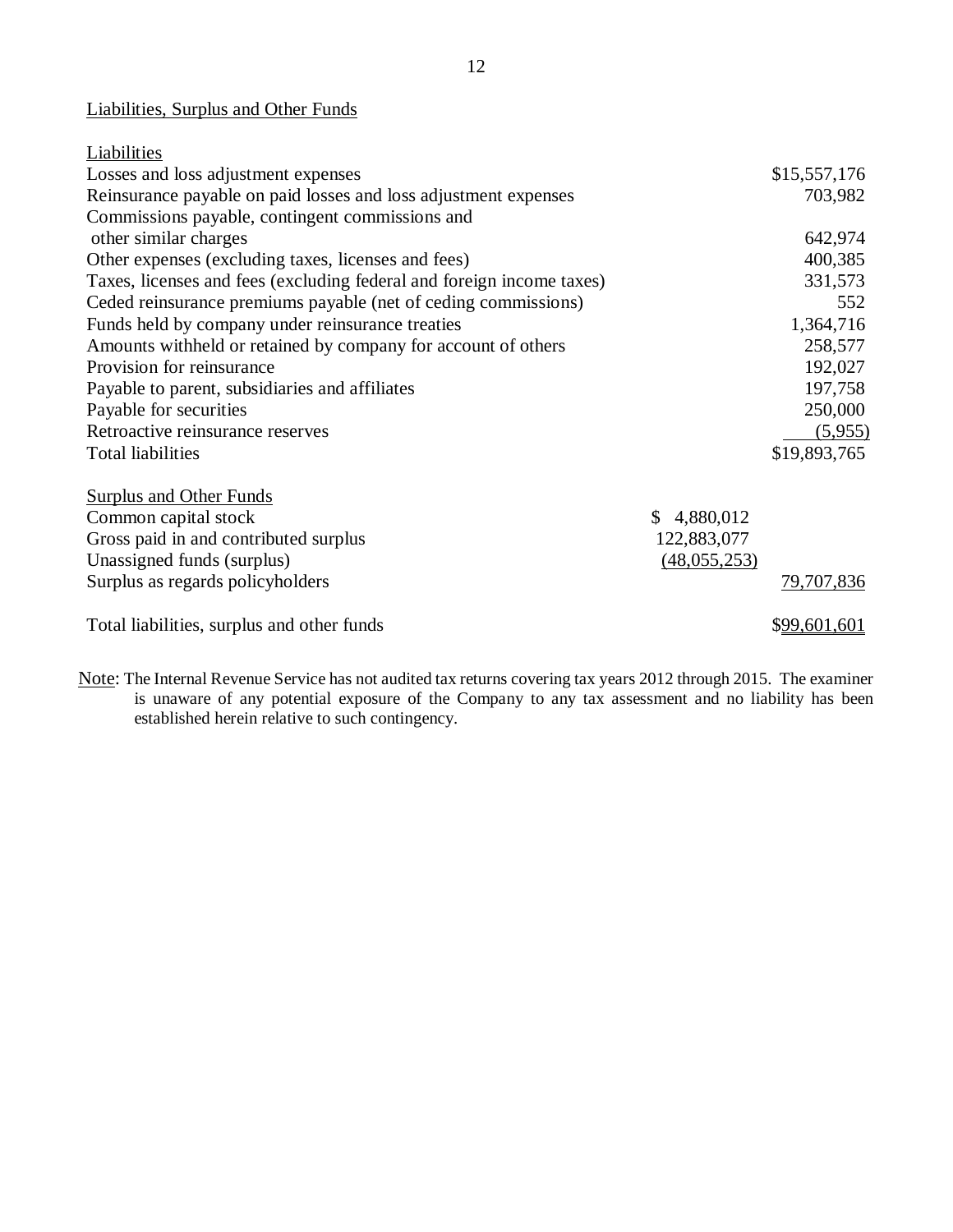## B. Statement of Income

Net income for the four-year examination period January 1, 2012 through December 31, 2015, was \$22,912,399 as detailed below:

| <b>Underwriting Income</b>                                                                                 |                                      |                |
|------------------------------------------------------------------------------------------------------------|--------------------------------------|----------------|
| Premiums earned                                                                                            |                                      | \$<br>6,757    |
| Deductions:<br>Losses and loss adjustment expenses incurred<br>Other underwriting expenses incurred        | \$(1,224,350)<br>30,953,249          |                |
| Total underwriting deductions                                                                              |                                      | 29,728,899     |
| Net underwriting gain or (loss)                                                                            |                                      | \$(29,722,142) |
| <b>Investment</b> Income                                                                                   |                                      |                |
| Net investment income earned<br>Net realized capital gain                                                  | \$22,653,309<br>18,972,211           |                |
| Net investment gain or (loss)                                                                              |                                      | 41,625,520     |
| Other Income                                                                                               |                                      |                |
| Net gain or (loss) from agents' or premium balances charged off<br>Amtrust renewal<br>Miscellaneous income | \$<br>246,104<br>10,500,000<br>6,938 |                |
| Total other income                                                                                         |                                      | \$10,753,042   |
| Net income before federal and foreign income taxes                                                         |                                      | \$22,656,420   |
| Federal and foreign income taxes incurred                                                                  |                                      | (255,979)      |
| Net Income                                                                                                 |                                      | \$22,912,399   |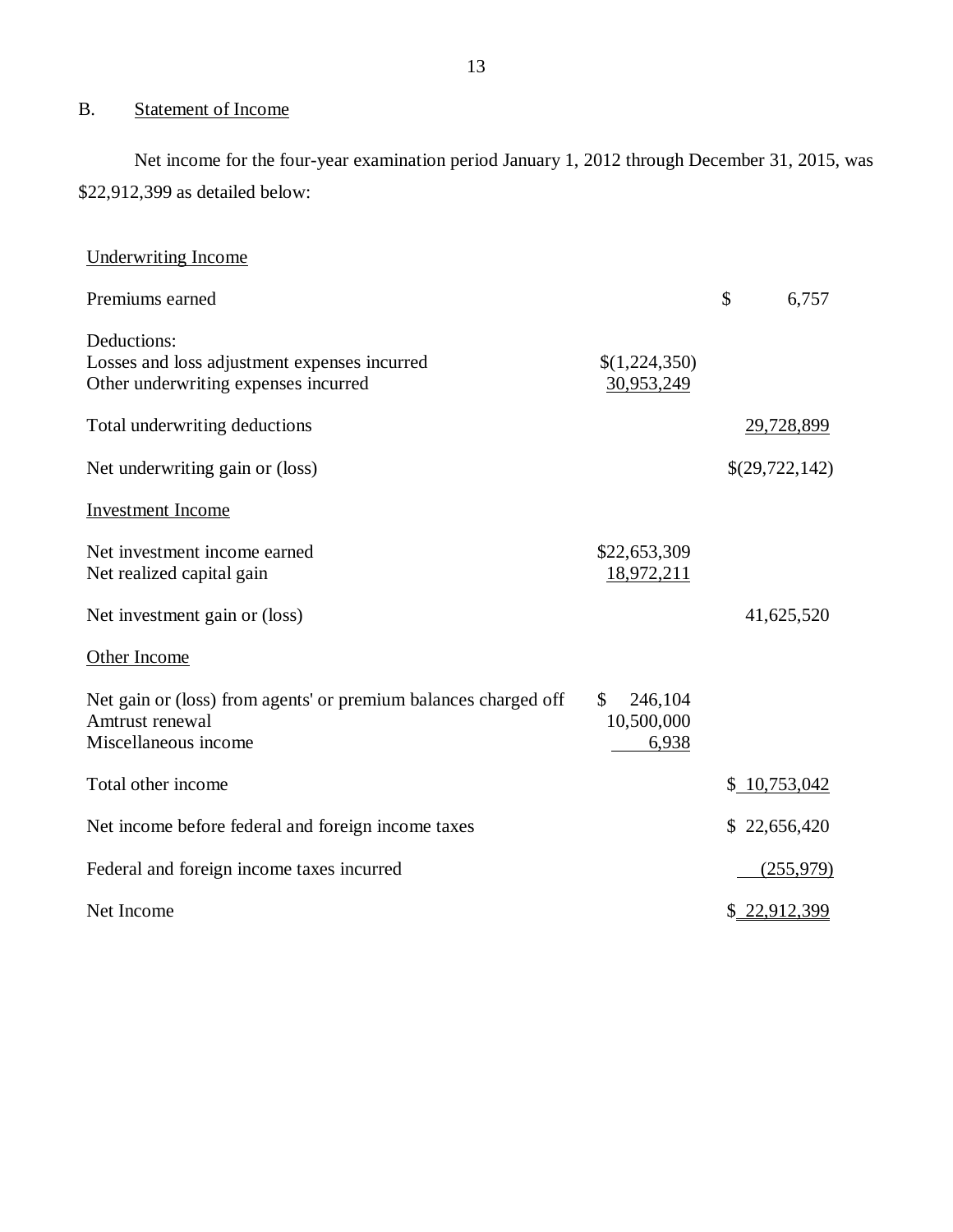#### <span id="page-15-0"></span>C. Capital and Surplus

Surplus as regards policyholders decreased \$11,486,480 during the four-year examination period January 1, 2012 through December 31, 2015, detailed as follows:

| Surplus as regards policyholders per report on<br>examination as of December 31, 2011 |                |                | \$91,194,316   |
|---------------------------------------------------------------------------------------|----------------|----------------|----------------|
|                                                                                       | Gains in       | Losses in      |                |
|                                                                                       | <b>Surplus</b> | <b>Surplus</b> |                |
| Net income                                                                            | \$22,912,399   |                |                |
| Net unrealized capital gains or (losses)                                              | 2,438,730      |                |                |
| Change in net deferred income tax                                                     | 1,211,258      |                |                |
| Change in non-admitted assets                                                         | 1,552,449      |                |                |
| Change in provision for reinsurance                                                   | 402,047        |                |                |
| Capital changes paid in                                                               |                | 2,080,484      |                |
| Surplus adjustments paid in                                                           |                | 37,922,879     |                |
| Total gains and losses                                                                | \$28,516,883   | \$40,003,363   |                |
| Net decrease in surplus                                                               |                |                | (11, 486, 480) |
| Surplus as regards policyholders per report on                                        |                |                |                |
| examination as of December 31, 2015                                                   |                |                | \$79,707,836   |

#### **4. LOSSES AND LOSS ADJUSTMENT EXPENSES**

The examination liability for the captioned items of \$15,557,176 is the same as reported by the Company as of December 31, 2015. The examination analysis of the loss and loss adjustment expense reserves was conducted in accordance with generally accepted actuarial principles and statutory accounting principles, including the NAIC Accounting Practices & Procedures Manual, Statement of Statutory Accounting Principle No. 55 ("SSAP No. 55").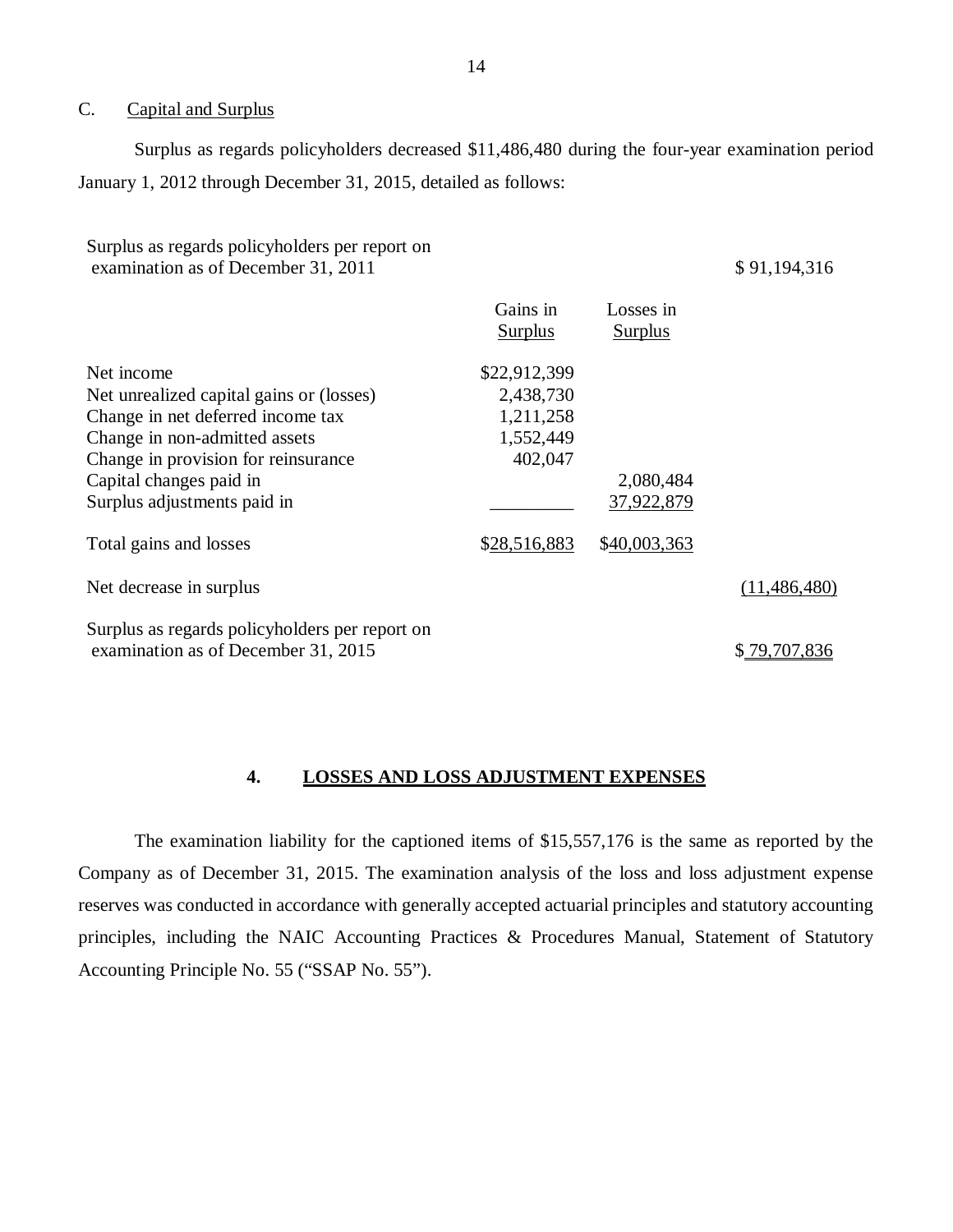#### **5. COMPLIANCE WITH PRIOR REPORT ON EXAMINATION**

<span id="page-16-0"></span>The recommendations cited in the prior examination report are not applicable to the current examination due to the change in control and ownership that occurred in March of 2014. Therefore, the prior examination recommendations have not been reflected in this report on examination.

### **6. SUMMARY OF COMMENTS AND RECOMMENDATIONS**

This report contains no comments or recommendations.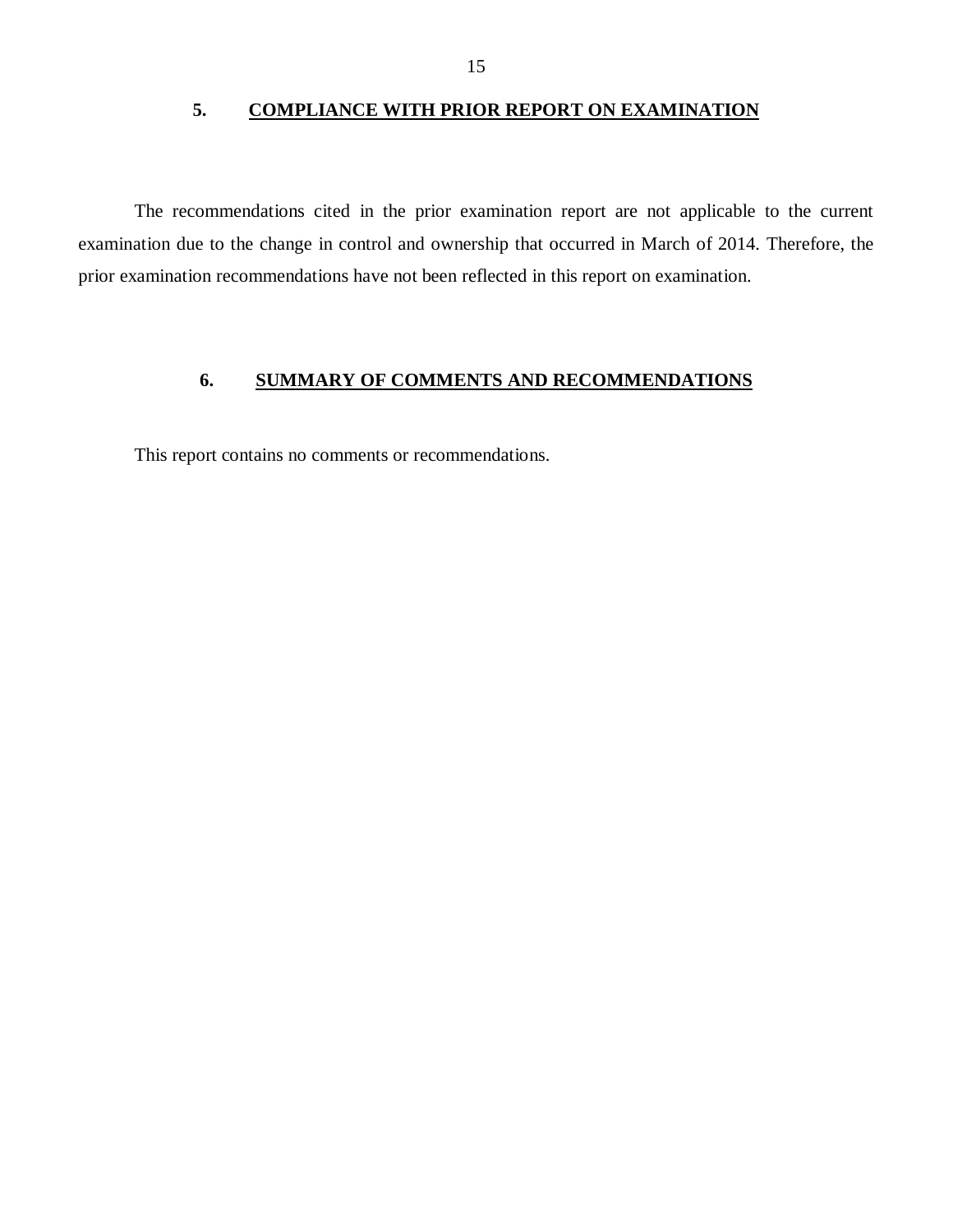Respectfully submitted,

Mohammed Rab Senior Insurance Examiner

## STATE OF NEW YORK ) )ss: COUNTY OF NEW YORK )

Mohammed Rab, being duly sworn, deposes and says that the foregoing report, subscribed by him,

is true to the best of his knowledge and belief.

Mohammed Rab

Subscribed and sworn to before me

this  $\_\_\_\_\_\_\$  day of  $\_\_\_\_\_\_\_\_\_\_\_\.\_2017.$